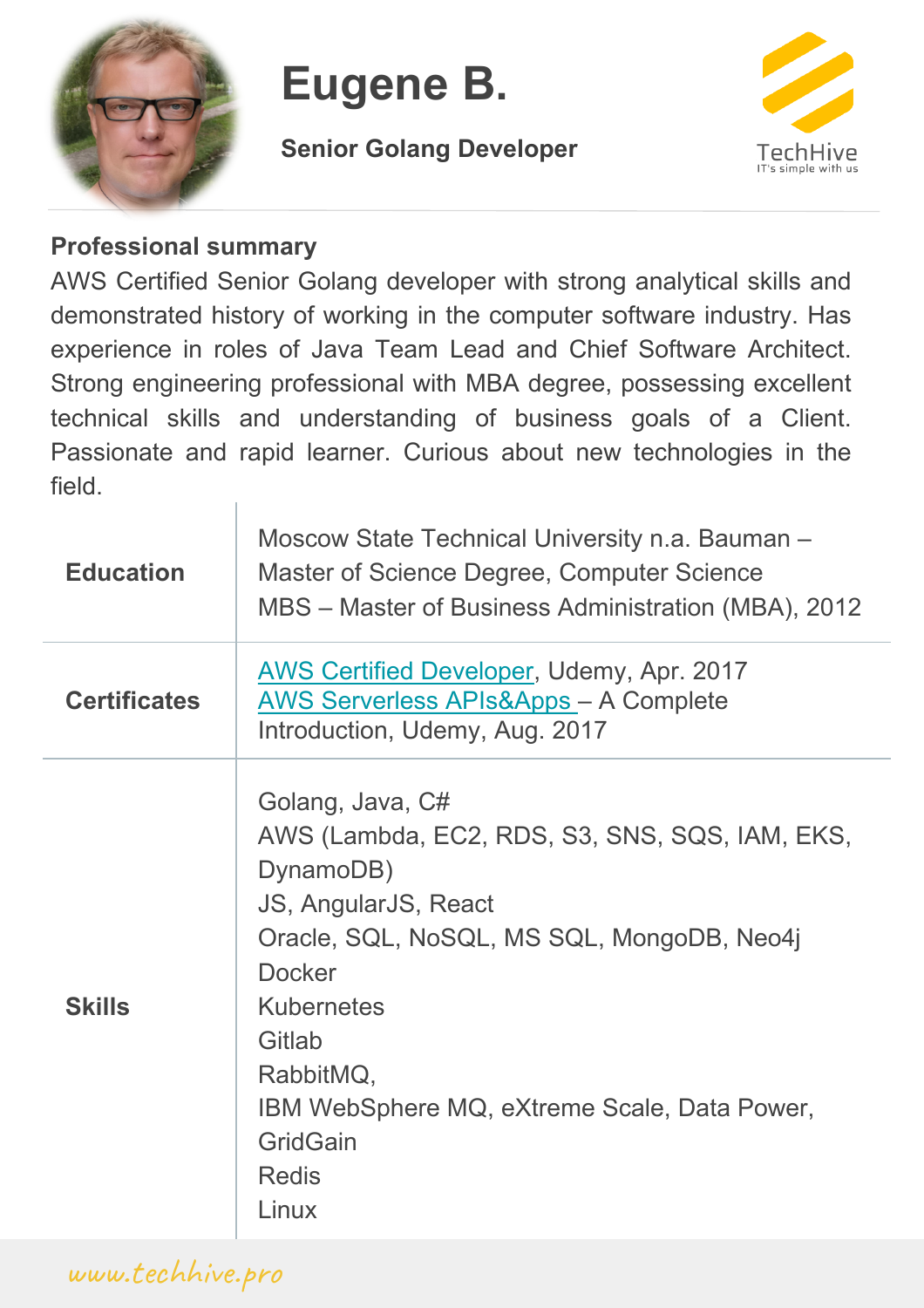| <b>Project</b>      | Project connected with automation of serials<br>production system for MTS Media - the leading<br>telecommunications group in Russia. |
|---------------------|--------------------------------------------------------------------------------------------------------------------------------------|
| Period              | Jan 2019 - now                                                                                                                       |
| Role                | <b>Senior Golang Developer</b>                                                                                                       |
| <b>Technologies</b> | Golang, Gitlab, MongoDB, RabbitMQ, Redis, S3,<br>Kubernetes, SSO, Key Cloak, Consul, Load<br>Balancing, EBS, ELK, Prometheus         |

- Development of a movies production system;
- Uploading of dailies, scenarios and other materials, needed for film creation;
- Project management, including authentication according to roles model, implementation of workflows (approvements, chat, sending master files to protected storage);
- Working on tasks such as sending notification to email when new partner registered in the system using predesigned HTML template, filling with actual information;
- Optimising transcoder workload since it took too many resources according to DevOps reports (created limited workpool and queue);
- Creating trace reporting for FileManager API using previously installed Sentry server;
- Limiting number of audit records exported to Excel to 1M if it exceeds for Audit API.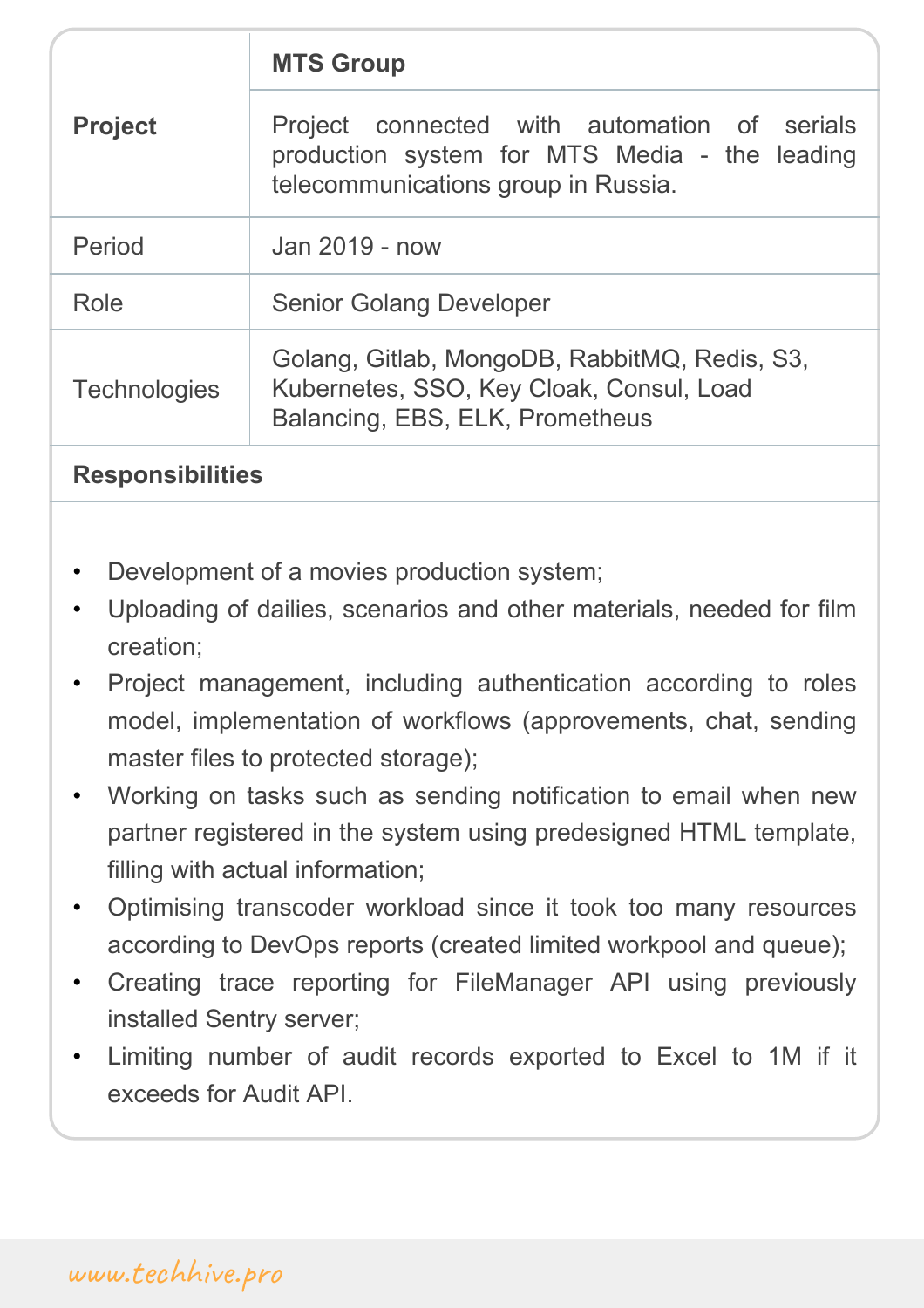| <b>Project</b>      | Static analyzer system development for British<br>Airways, PayPal, RedKnee etc.                                                 |
|---------------------|---------------------------------------------------------------------------------------------------------------------------------|
| Period              | Mar 2017 - Dec 2018                                                                                                             |
| Role                | <b>Chief Software Architect</b>                                                                                                 |
| <b>Technologies</b> | Java, AWS (Lambda, EC2, RDS, S3, SNS, SQS,<br>IAM, EKS, DynamoDB), Docker, Kubernetes, Spring,<br>Neo4j, React technology stack |

- Providing expertise in offering technical solutions and decisions for business needs;
- Evaluation of features complexity and scopes;
- Evaluation of existing solutions;
- Supervision on IT systems quality and effectiveness;
- Standardization of software development and operations processes;
- Organising container-based continuous delivery in highly scalable microservices architectures.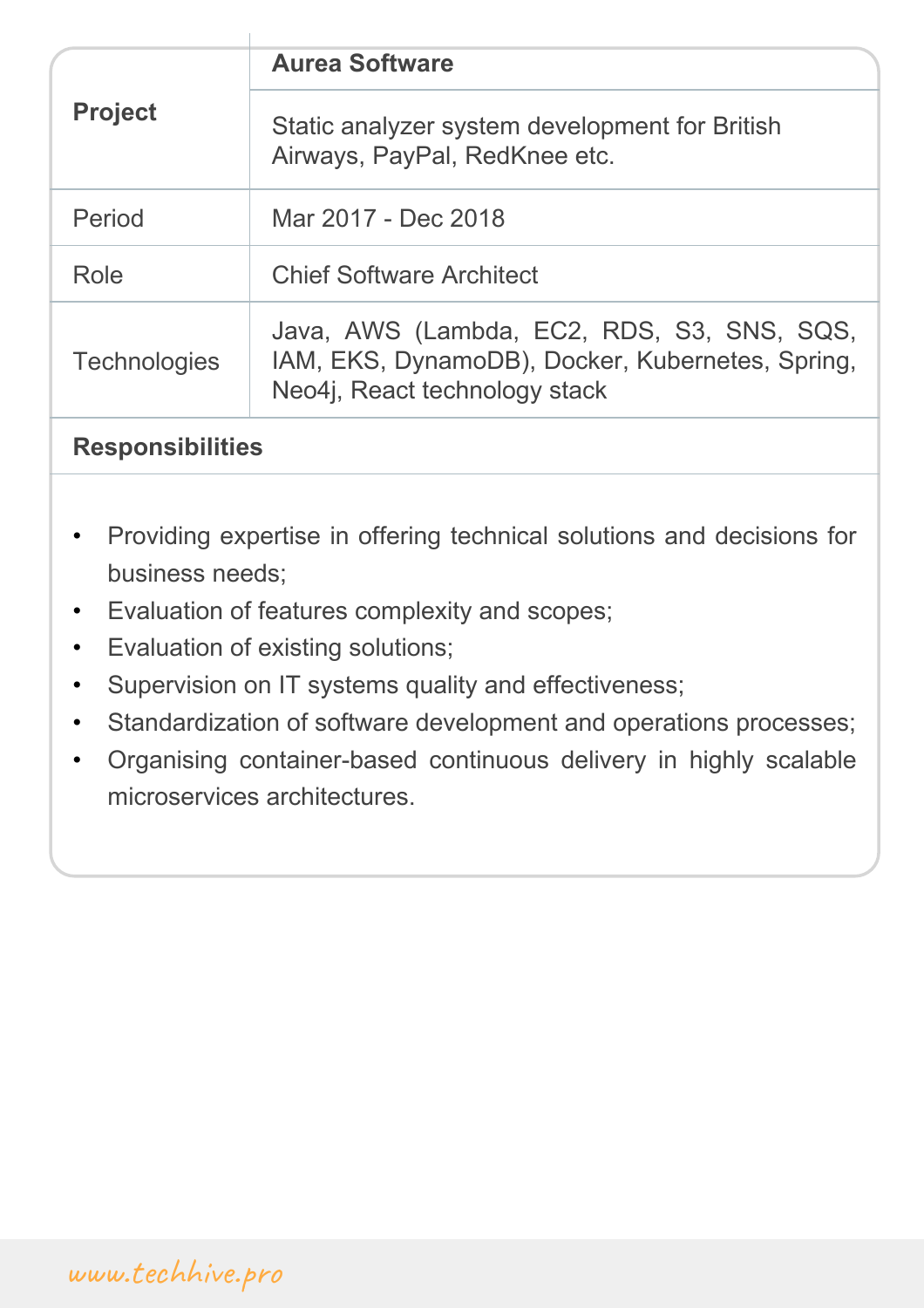| <b>Project</b>      | Sberbank-Technology is a subsidiary of Sberbank –<br>the leading bank in Russia. There were multiple<br>projects aimed at maintenance of the Sberbank IT<br>systems. |
|---------------------|----------------------------------------------------------------------------------------------------------------------------------------------------------------------|
| Period              | Apr 2015 - Mar 2017                                                                                                                                                  |
| Role                | <b>Software Development Lead</b>                                                                                                                                     |
| <b>Technologies</b> | Java EE, XML Stack, Oracle Database, MS SQL<br>Server, IBM WebSphere MQ, eXtreme Scale,<br>Datapower, GridGain, Private Cloud                                        |

- Development of backend software;
- Supervision of up to 15 developers;
- Design of architecture;
- Implementation of CI/CD;
- Coordination with other teams in the development of server application in a highly loaded enterprise environment;
- Integration over 200 bank IT systems via ESB;
- New features development;
- Fixing bugs;
- Code review.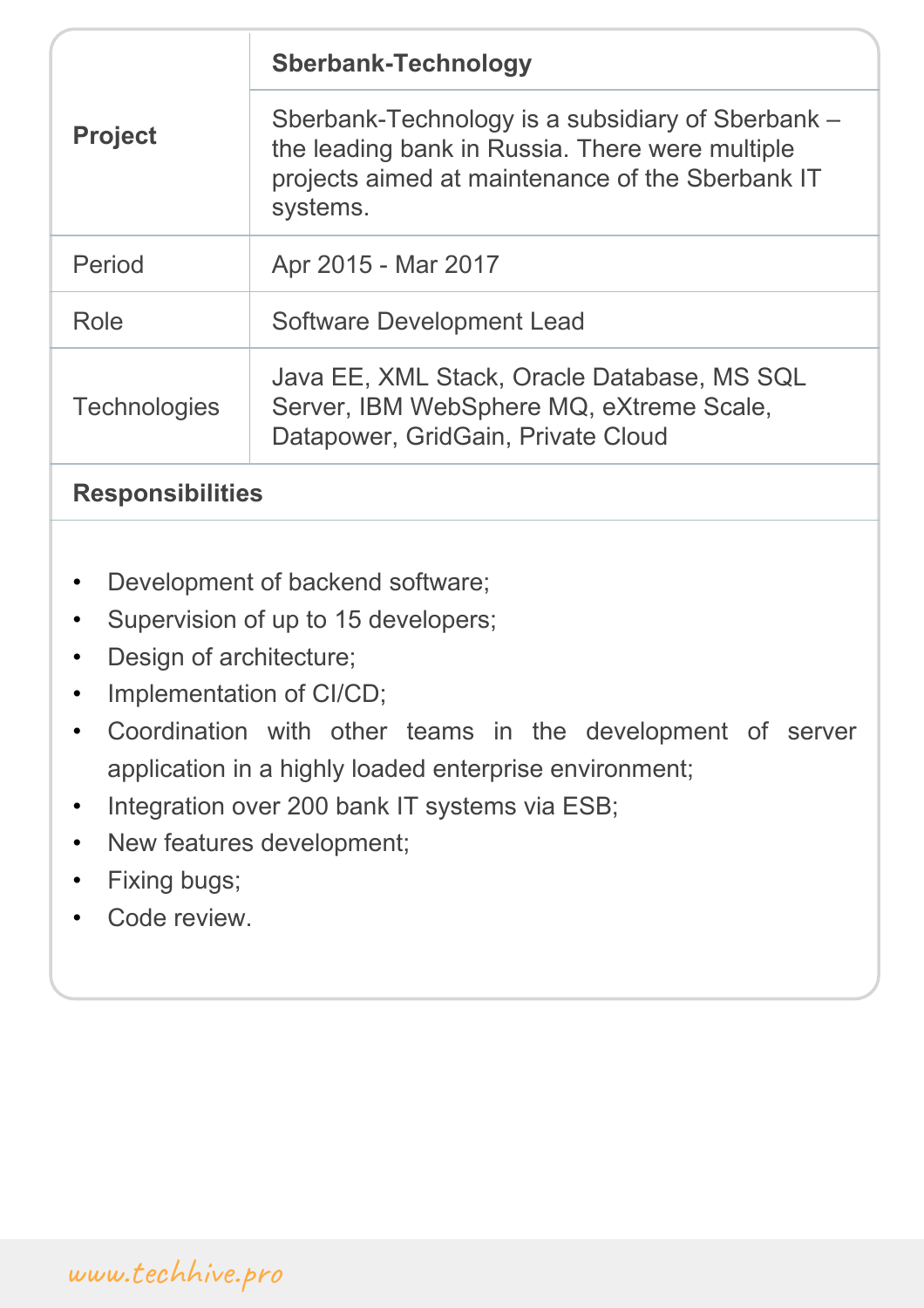| <b>Project</b>      | Automation of documents workflow (ECM) for a                                            |
|---------------------|-----------------------------------------------------------------------------------------|
|                     | company like IEEE but local for Russia, creation of<br>construction industry standards. |
| Period              | Jan 2013 - Apr 2015                                                                     |
| Role                | <b>Senior Software Developer</b>                                                        |
| <b>Technologies</b> | Java, Spring, Hibernate, FreeMarker, JSON, JS,<br>CSS, HTML                             |
|                     |                                                                                         |

- Development of backend software;
- Business Processes automation;
- Development and integration of Alfresco based ECM;
- Development of Java Spring framework based solution;
- Covering by tests;
- Code review.